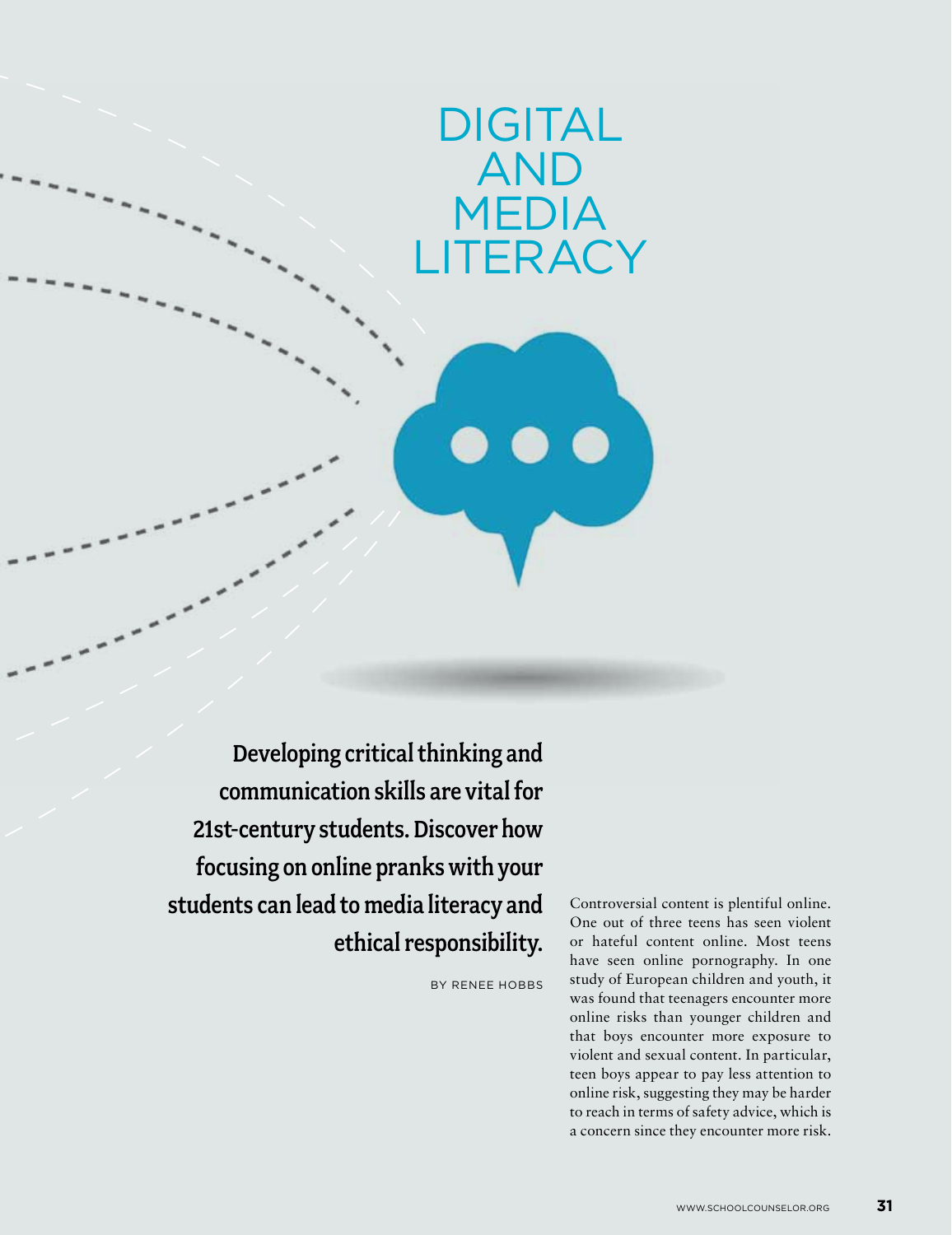Teenage boys are also most likely to perpetuate risk by bookmarking pornographic or violent online content and sending it to friends.

In this media-rich world, how can school counselors help students deepen digital and media literacy skills? One way is by exploring the ethics of online pranking. Adolescents are developmentally focused on taking risks, pursuing experience for the sake of experience and seeking out novelty, complexity and intense situations. But because many parents and teachers feel like young people are the experts when it comes to online media, they may be unlikely to initiate conversations about controversial online content, in part because of ignorance and in part because of confusion about how to talk about it.

There are healthy and unhealthy ways to acquire social power. Unfortunately, among some teens, one quick and easy way to gain social power is to watch or create a drinking video. There are thousands of them online. Several have more than one million page views. These videos feature young people drinking to excess, sometimes with humiliating consequences. Students can learn cutting and other forms of self-mutilation by watching online videos. And fight videos, which feature children, teenagers or young adults engaged in real or staged fighting, are popular online entertainment.

It's important to note that offensive media content is protected by the U.S. Constitution under the First Amendment. However, that doesn't mean we don't need to teach our students how to respond to this type of media.

### **Start the Conversation**

To promote digital and media literacy competencies, you can open up a respectful and safe conversational space to examine ethical and social issues associated with controversial online content.

It's not easy, however. Lots of teens will shrug off controversial content as no big deal, maintaining a pose of disinterested stoicism to avoid revealing genuine feelings on a complex and controversial topic. Many teens maintain high levels of secrecy involving their online activities and will not admit to exposure to offensive content or participation in problematic behaviors. But I've found one way to open up authentic dialogue about controversial online content is by

**Pranking videos can serve as a starting point for launching critical conversations about the complex ethical relationships that exist among users of online social media. Nearly everyone knows somebody who takes delight in playing pranks.**

discussing a particular type of YouTube video – the online scary maze game pranking videos.

Pranking videos can serve as a starting point for launching critical conversations about the complex ethical relationships that exist among users of online social media. Nearly everyone knows somebody who takes delight in playing pranks. The pleasure of the prank can be described by the concept of symbolic inversion, where expressive behavior inverts or contradicts commonly held cultural codes, values and norms. By inverting power relationships, pranksters gain a form of social power.

Historically, pranking is well-documented in both ancient and medieval literature. Puns, jokes and humorous rituals were a typical part of medieval culture. By raising the power of the prankster and lowering the power of the ones fooled, communities of laughter maintained patterns of social exclusion or inclusion, reputation or contempt.

Indeed, YouTube pranks are similar to older types of media productions that involve startling or surprising people to document their reactions. For example, some television viewers of the 1950s and 1960s remember "Candid Camera," a program that featured ordinary people being pranked by small crises and other unexpected events, which host Allen Funt noted could occasionally veer into the realm of cruelty. Funt once explained to an interviewer, "If you want to know what holds the man together…you apply a real jolt, and see where the cracks appear."

Today, such pleasures are called lulz. It's another form of social power. This popular catchphrase is used to express the enjoyment experienced when pranking someone or by posting offensive or disgusting content that will shock or offend others.

### **Scary Maze Game Videos**

I have never met a 12- to 19-year-old who isn't familiar with this online prank. The video phenomenon began around 2002 when interactive flash videos known as scare pranks or scary mazes began to emerge across the Internet. Upon clicking the link, the viewer is presented with a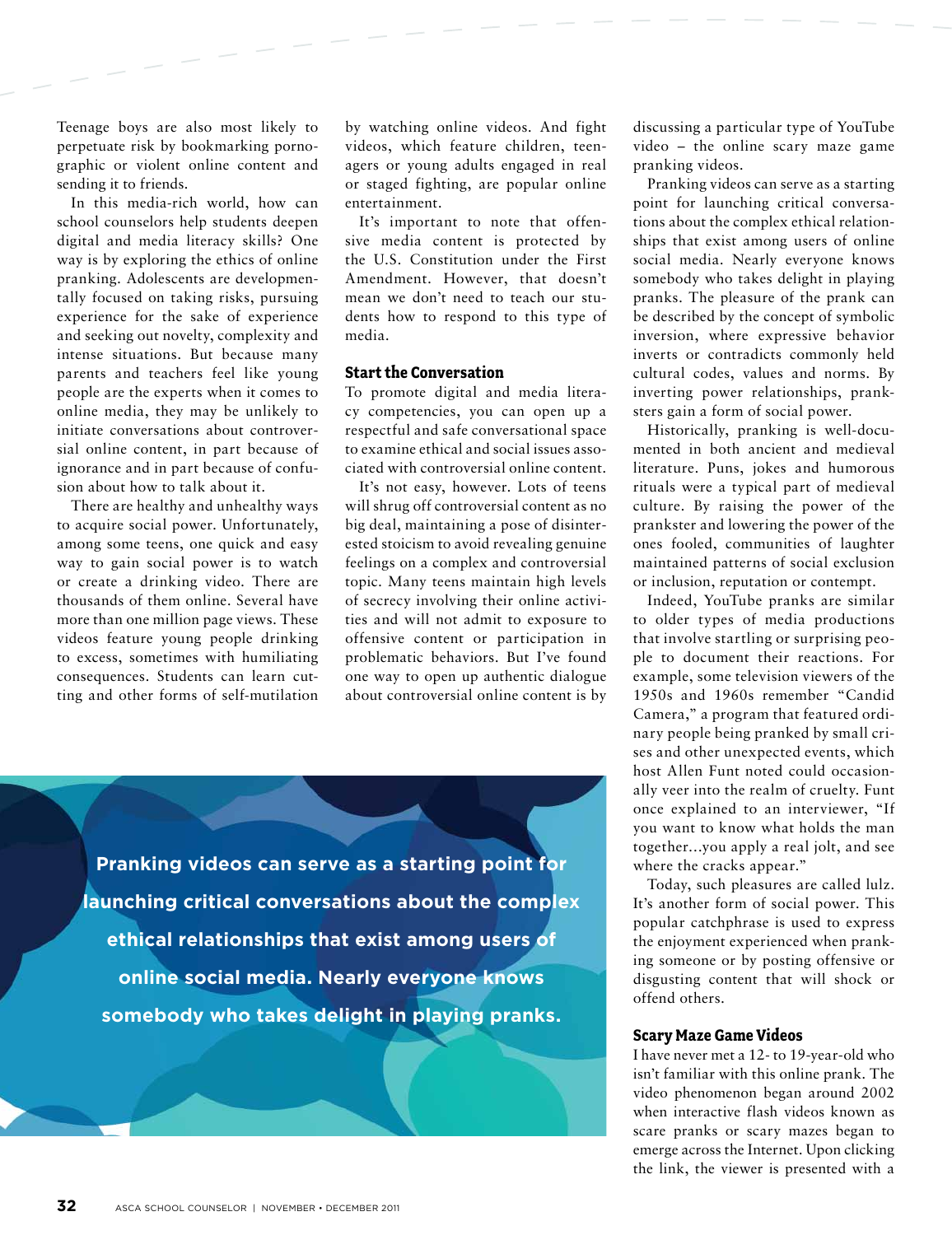puzzle game that requires a high level of concentration, only to be disrupted by an ear-piercing scream and ghastly photos from horror films. Scary maze Web sites were originally shared via e-mail, chat rooms or instant messages before the advent of YouTube.

High school students confirm the popularity of these games. When I asked a group of 10th-grade students how many had played the maze game, all but two hands went up into the air. When I asked how many had seen a YouTube video depicting someone being pranked, all but three hands were raised. One high school student had even created a scary maze video herself, featuring a family member being pranked.

In September 2011, a YouTube search on the keywords "scary maze game" displayed more than 11,000 videos, which generally feature a person who is scared by playing the game. Videos have been created by YouTube users from Spain, France, Germany, Turkey, China and other countries. The top-ranked video, "Scary Maze Prank – The Original," has been viewed more than 23 million times, attracting more than 48,000 comments.

The video features a young boy playing the maze game on his home computer. When startled by the sound of screaming and a gruesome face dripping with blood, he screams, hits the computer monitor instinctively and then runs away from the computer, crying uncontrollably in a deeply visceral fear response.

I showed one of the scary maze game videos in a high school classroom to open up a dialogue about our ethical and social responsibilities in sharing online video and other content. I chose one featuring a young girl, about age 7, playing the game while seated at a computer. I deliberately darkened the room before screening the video. At the moment of the scare, the child cries and sobs uncontrollably, looking to her mother for comfort as the adults in the room laugh. As is typical, students spontaneously laughed when watching the child's reaction.

Afterward, while sharing reactions, we kept the lights low. I asked students to use this structured verbal response: "This made me feel (fill in the blank)

**A structured discourse form helps students recognize both the more common and the more original and distinctive ideas that emerge as people share their thoughts, feelings and ideas.** 

because (fill in the blank)." Students expressed ideas such as:

"It made me feel happy because it's hilarious to watch the way the kid reacts."

"It made me feel excited because I knew what was going to happen."

"It made me feel angry because there is an adult there who is exploiting a child."

This structured verbal format is not necessary for all students to engage in sharing feelings, but I have found it tends to equalize the differences between students who are more and less comfortable with expressing their feelings. It encourages them to use full sentences while describing and reflecting on their feelings and promotes divergent responses, too. It solves one of the big problems when engaging in discussion with young people – their tendency to repeat the same ideas over and over, even when the point has already been made. A structured discourse form helps students recognize both the more common and the more original and distinctive ideas that emerge as people share their thoughts, feelings and ideas.

Adolescents had a lot to say about these videos. We discussed these questions:

- What are the motives of an amateur video producer who uses young children's fear as a form of entertainment?
- Why are online videos featuring young

children's fear responses more popular than those that feature a teen or older subject as the target of the prank?

• Do audiences bear any responsibility or obligation in their decision to view or not view these videos? Why or why not?

### **Addressing Ethics**

Online pranking videos provide a relatively safe and structured opportunity to discuss the ethics of representation. When we use media, we can choose to treat the subjects represented as textual objects, or we can choose to see them as representations of real people. If we treat them as objects only, then no ethical issues are raised. After all, YouTube videos are really just pieces of digital code, a string of 0s and 1s. But if we acknowledge the human beings who are represented digitally, we must consider their point of view. Authors, audiences and subjects are tied together in a complicated relationship of mutual dependence.

After all, when you're filming someone, you are simultaneously participating in a real experience while you're creating an illusion. Through the lens of the viewfinder, you create a representation of the complex, three-dimensional, living, breathing human being who is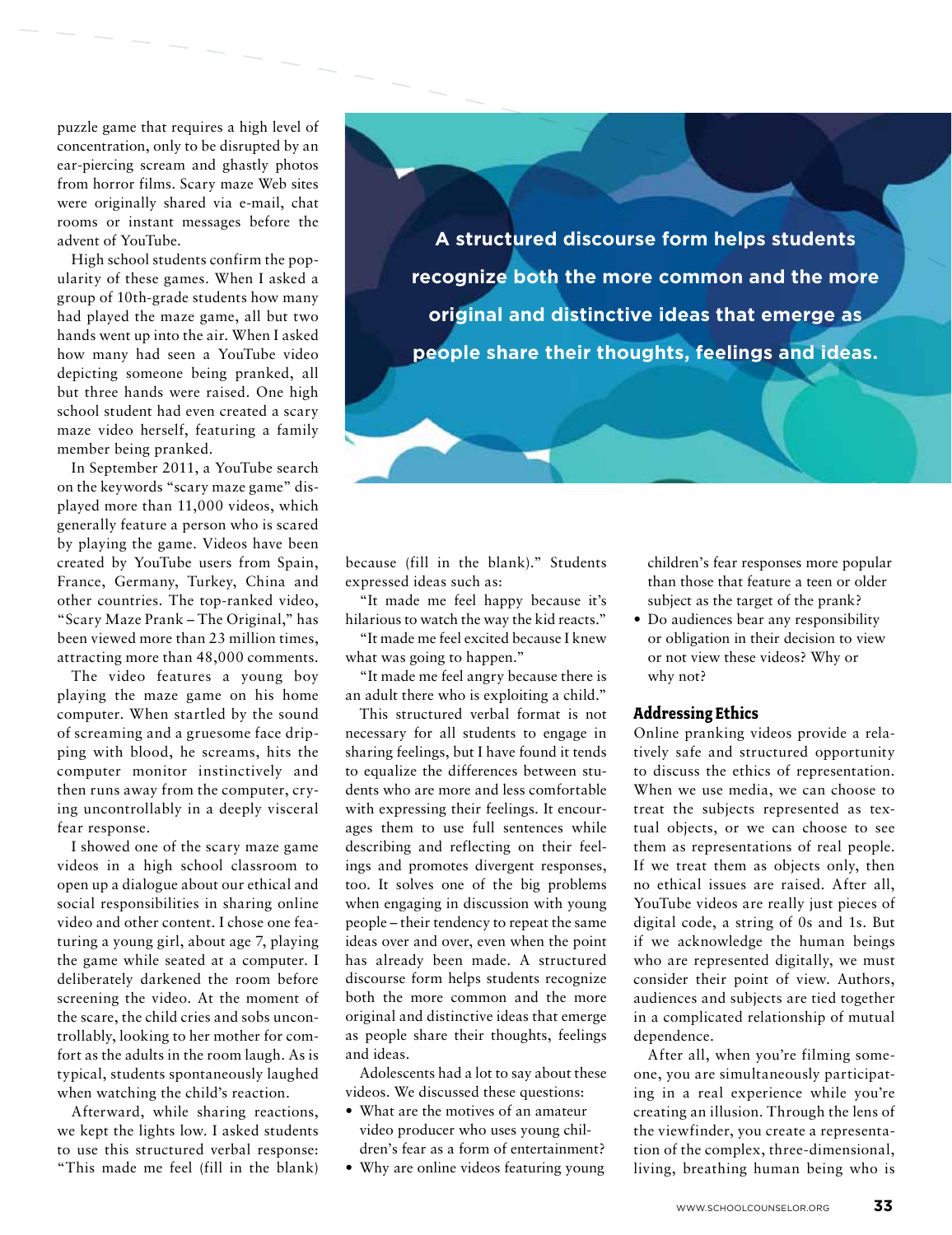### Knowing Our History is as Important as Knowing Our Students. **Now available for e-readers AT A REDUCED**

ntil we've peeked at the past, we can't fully understand the present and create a Intil we've peeked at<br>the past, we can't fully<br>understand the present and create<br>vision for the future. With this in mind, renowned voice in school counseling Norman C. Gysbers, Ph.D., takes us back in time to the genesis of school counseling more than a century ago. **"Remembering the Past, Shaping the Future: A History of School Counseling"** is a must-read for school counseling professors and their students, practicing school counselors and school administrators.





### **ORDER YOUR COPY**

To order a copy of "Remembering the Past, Shaping the Future: A History of School Counseling," visit *www.schoolcounselor.org* and click on "Online Bookstore," or call (800) 401-2404. ASCA members: \$32.95; nonmembers: \$41.95; order no.: 289240.

in front of the camera. But as you create the film, you, the filmmaker, can control and shape how the subject is represented through editing. You have a form of social power that shapes how an audience experiences the subject. There we see that a clear ethical relationship emerges.

When exploring social power, use the golden rule to initiate meaningful conversation about social and ethical issues. In discussing these videos, we can ask the following:

- Should subjects have to give their consent before images that feature them are shared? Why or why not?
- How would you feel if someone created and shared an online video featuring a depiction of you that you felt was humiliating or embarrassing?
- What if you gave your OK but other people who viewed it thought it made you look stupid? Does that make a difference? Why or why not?

Young people are wrestling with these kinds of issues all the time because



**IOHNSON & WALES** U N I V E R S I T Y

Business, Culinary arts, Hospitality, teCHnology providence • north Miami • Denver • Charlotte

# **Let's Work Together**

You've laid the foundation for your student's road to success, but now it's time for us to lend a hand. Johnson & Wales University is dedicated to preparing students for personal and professional success after graduating college. JWU integrates internships, directed work projects, community service and study abroad experiences into the curriculum — giving students the opportunity to focus on their goals and preparing them to be the best in their field.

At JWU we're proactive about making education affordable. That's why we plan to award up to \$130 million in financial aid in the 2011-2012 academic year. Together we can make a difference in a student's life.

**For more information, email educators@jwu.edu. www.jwu.edu**

Johnson & Wales University admits students of any race, color, and national or ethnic origin, among other categories.